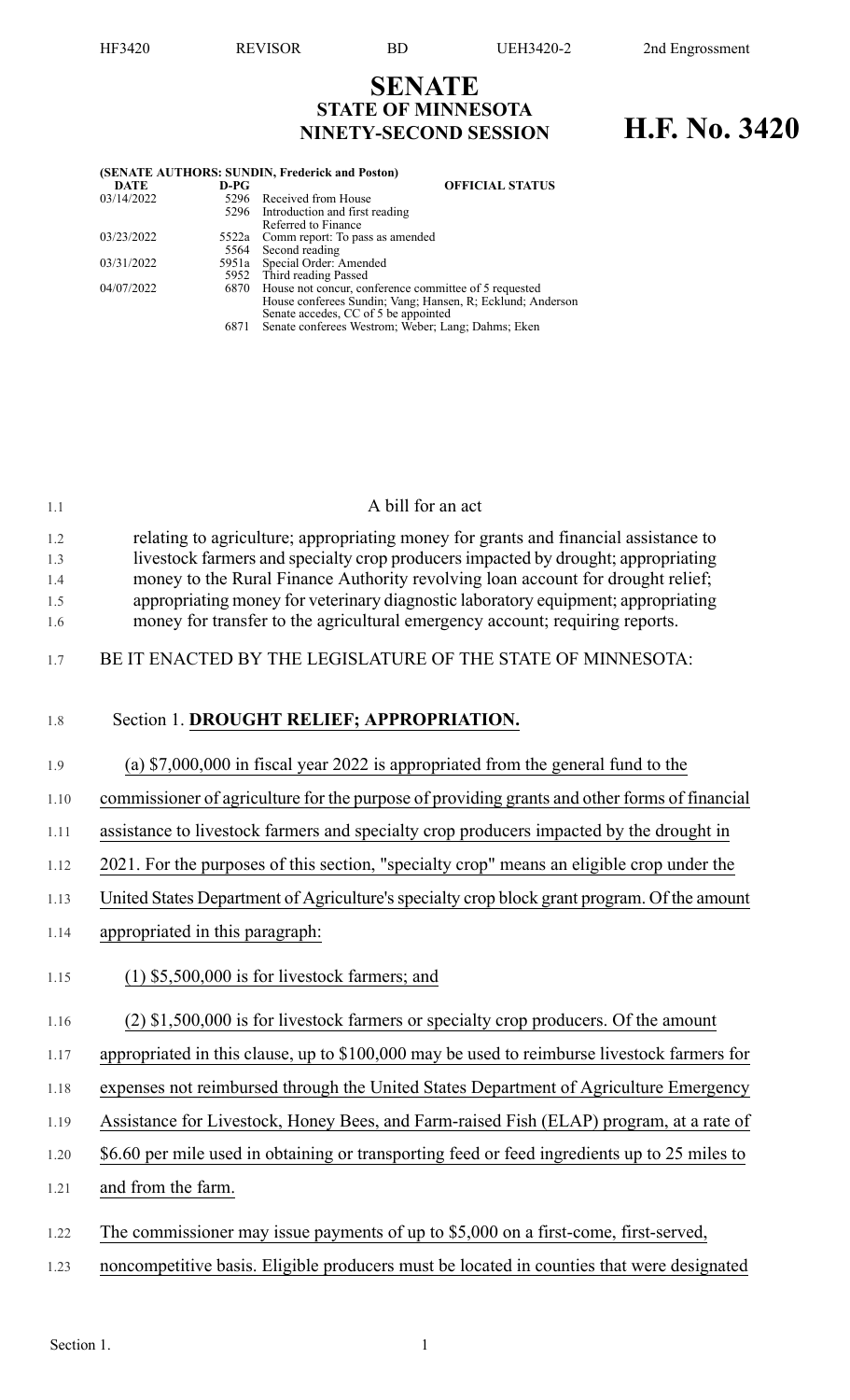| 2.1  | as a primary natural disaster area by the United States Department of Agriculture between       |
|------|-------------------------------------------------------------------------------------------------|
| 2.2  | July 20, 2021, and December 31, 2021. In order to receive a payment, a recipient must sign      |
| 2.3  | an attestation of the value of the loss suffered due to drought. Grants must be limited to the  |
| 2.4  | value of the loss or \$5,000, whichever is less. Beginning January 10, 2023, and annually       |
| 2.5  | thereafter until January 10, 2025, the commissioner must report on the utilization of the       |
| 2.6  | grants under this paragraph to the legislative committees with jurisdiction over agriculture    |
| 2.7  | finance. The report must include a breakdown of grants by type of farm, either livestock or     |
| 2.8  | specialty crop, and by county. Any unencumbered balance at the end of the year does not         |
| 2.9  | cancel and is available until June 30, 2024. This is a onetime appropriation.                   |
| 2.10 | (b) \$1,500,000 in fiscal year 2022 is appropriated from the general fund to the Rural          |
| 2.11 | Finance Authority revolving loan account established under Minnesota Statutes, section          |
| 2.12 | 41B.06, for drought relief loans under Minnesota Statutes, section 41B.047. If this             |
| 2.13 | appropriation exceeds the total amount for which all farmers are eligible in a fiscal year,     |
| 2.14 | the balance of the appropriation is available for other programs eligible for funding under     |
| 2.15 | the Rural Finance Authority's revolving loan account. Beginning January 10, 2023, and           |
| 2.16 | annually thereafter until January 10, 2025, the commissioner must report activities and         |
| 2.17 | expenditures under this paragraph to the legislative committees and divisions with jurisdiction |
| 2.18 | over agriculture finance. Any unencumbered balance at the end of the year does not cancel       |
| 2.19 | and is available until June 30, 2024. This is a onetime appropriation.                          |
| 2.20 | <b>EFFECTIVE DATE.</b> This section is effective the day following final enactment.             |
| 2.21 | Sec. 2. APPROPRIATION; VETERINARY DISEASE TESTING EQUIPMENT.                                    |

2.22 \$1,000,000 in fiscal year 2022 is appropriated from the general fund to the commissioner 2.23 of agriculture for a grant to the Board of Regents of the University of Minnesota to purchase 2.24 equipment for the Veterinary Diagnostic Laboratory to test for chronic wasting disease, 2.25 African swine fever, avian influenza, and other animal diseases. The Veterinary Diagnostic 2.26 Laboratory must report expenditures under this section to the legislative committees with 2.27 jurisdiction over agriculture finance and higher education with an initial report completed 2.28 by January 3, 2023, and a final report by September 1, 2023. The reports must include a list 2.29 of equipment purchased including the cost of each item. This is a onetime appropriation 2.30 that is available until June 30, 2023.

2.31 **EFFECTIVE DATE.** This section is effective the day following final enactment.